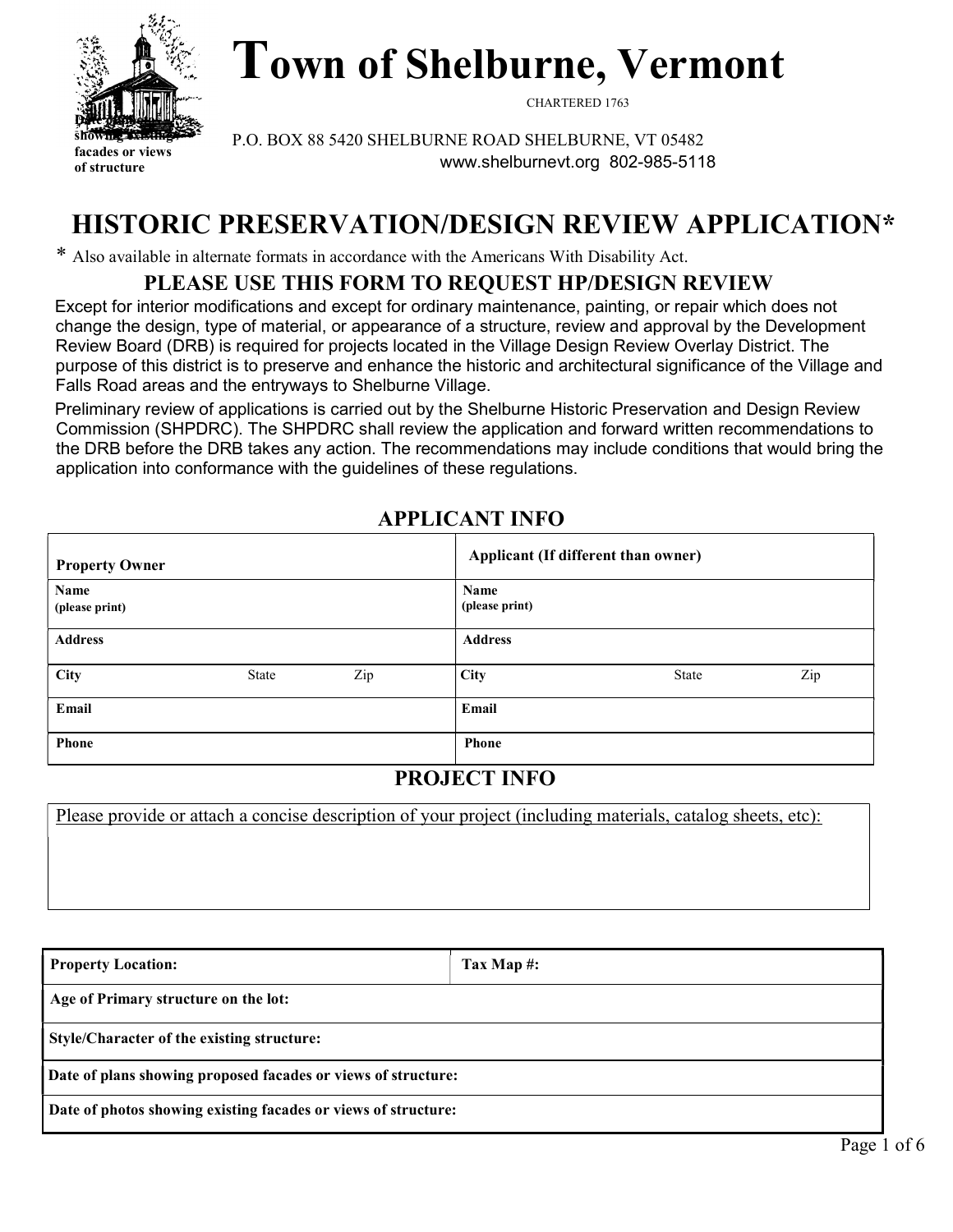## HISTORIC PRESERVATION/DESIGN REVIEW APPLICATION CONFORMANCE WITH CRITERIA

Applications subject to historic preservation/design review must meet several criteria contained in the zoning bylaw. The review process will tend to function more smoothly when you provide thorough responses to the following items.

Describe how the project will affect the historical, architectural or cultural value of the structure(s) and its relationship and contribution to the setting.

Describe how the proposed exterior design (e.g., arrangement, orientation, texture, and materials) will be compatible with existing buildings or structures and its setting

Describe how the scale and general size of the proposed structure is compatible with existing surroundings.

Describe how the proposed structure and any associated landscaping are compatible with historic, cultural, scenic and ecological value of the existing landscape.

Describe how the proposed/modified structure and its setting contribute to the historical and architectural significance of the district.

### HP/DESIGN REVIEW PERMIT APPLICATION FEE ESTIMATE

Payment of fees is required prior to processing your permit application. A summary of the fee schedule is found below. This summary is for the convenience of the public and omits fees which are not typically needed for a building permit. Additional fees may be required. (Please contact the Planning & Zoning Office if complete list of development fees is needed.

1. Application Fee: \$30...........................................................................................................................................\$\_\_\_\_\_\_\_\_\_\_

2. Total(check payable to "Town of Shelburne")...................................................................................................\$\_\_\_\_\_\_\_\_\_\_

#### PROPERTY OWNER SIGNATURE:

Check #:

Signature: Date Signed: Date Signed:

### FOR OFFICE USE ONLY

Date Received: Fee Paid: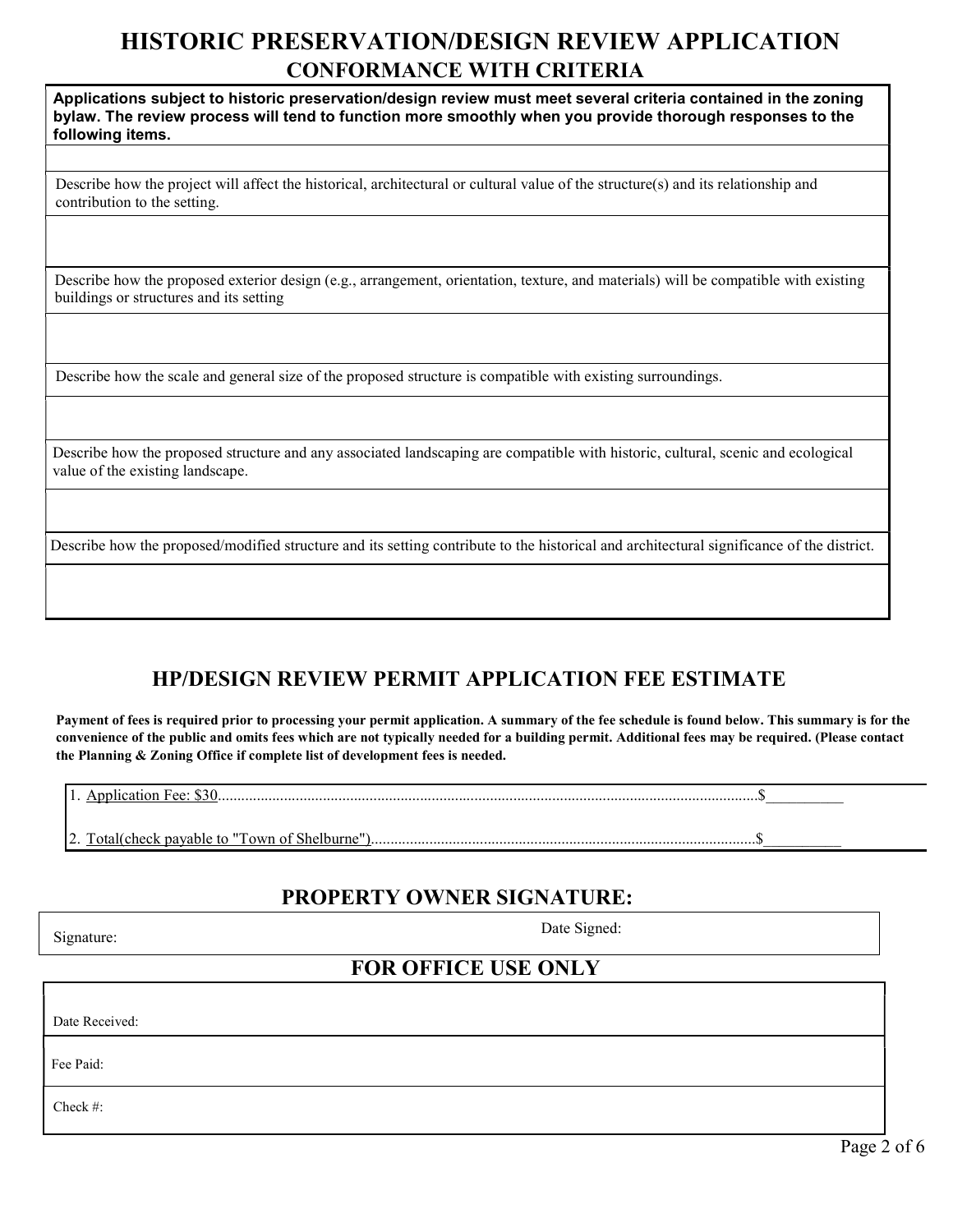### HP/DESIGN REVIEW DISTRICT APPLICATION CHECKLIST

The following items must be submitted in order for the application to be considered complete:

- A completed "Historic Preservation/Design Review Application" form
- A completed "Affirmation of Service" form
	- A "Historic Preservation/Design Review Plot Plan", which includes:
		- o Name of the property owner.
		- o Address of the property.
		- o Parcel Boundaries and dimensions (may use recent tax map as source of data for boundaries and dimensions if property not surveyed).
		- o Existing Building footprints (may utilize recent aerial photograph) and elevations (may utilize recent photographs).
		- o Proposed Building footprints and elevations (drawings must be to scale and include details or detail sheets for architectural elements).
		- o Clear depiction of work to be done, including all changes that are proposed to the physical features of the site or existing structures, including building elevations.
		- o Location of any public or private Rights of way and/or sidewalks.
		- o Trees and other landscape features which are to be installed, removed or changed by the proposed work
		- o North Arrow, Indication of scale used, and date of plan.
- All cut sheets that display the design of windows, doors, and other fixtures proposed to be installed.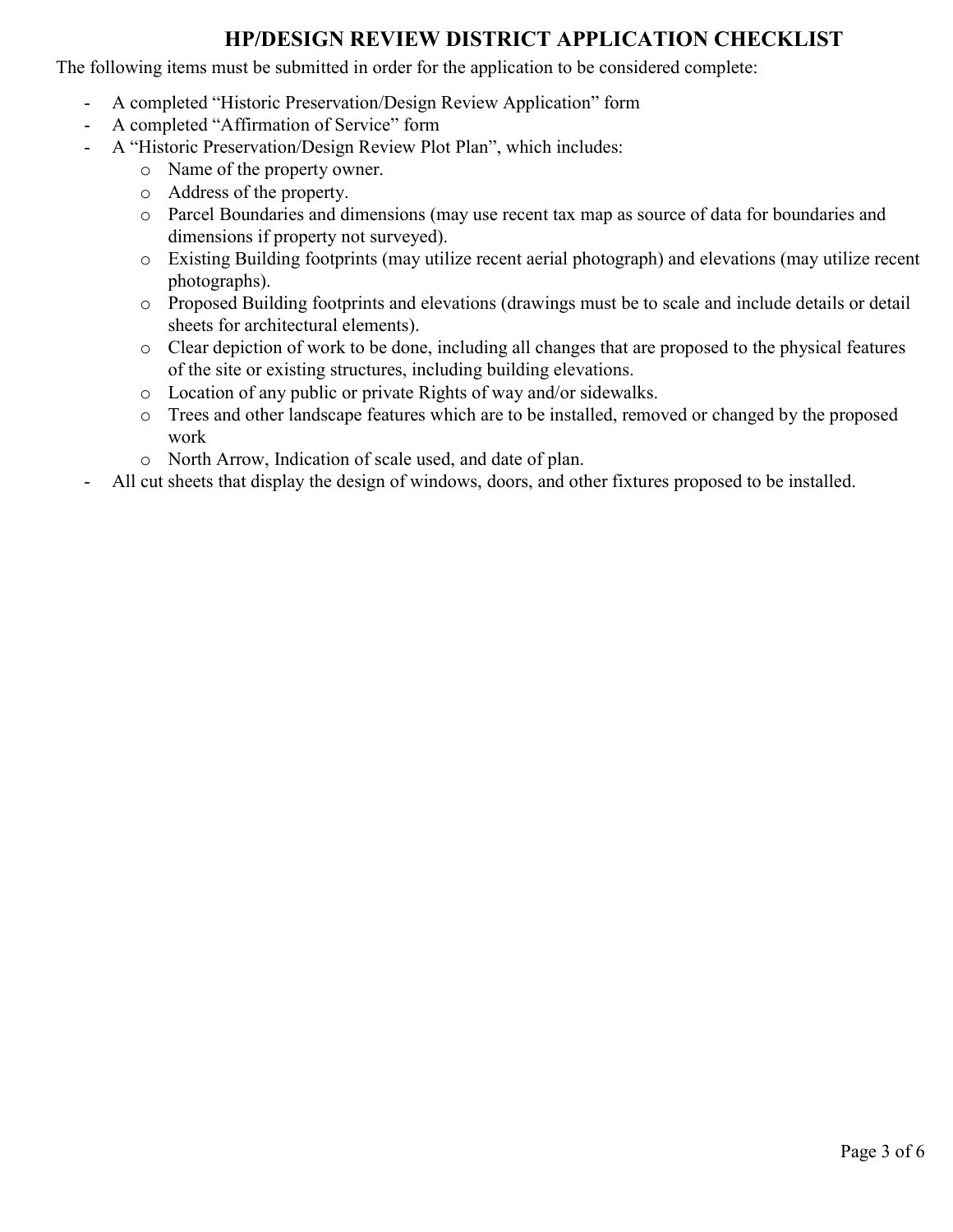## Affirmation of Service

I hereby acknowledge and affirm that I have provided notice to the parties identified in the attached list of Abutters at least seven days prior to the anticipated meeting of the Development Review Board.

More specifically, I have provided the parties with the following:

- A brief description of the proposed project;
- Contact information for the Shelburne Planning and Zoning office, where additional information about the project may be obtained;
- Notification of the date, time, and place where the project is expected to be reviewed by Town Boards; and
- Notification that participation in the local proceeding is a prerequisite to the right to take any subsequent appeal.

I have provided the completed Notice of Hearings form to Abutters by:

 $\Box$  Hand delivery to address of property owner

 $\Box$  First Class Mail delivery to address of property owner

 $\Box$  Certified Mail delivery to address of property owner

Signature Date

Name (printed)

Street Address of project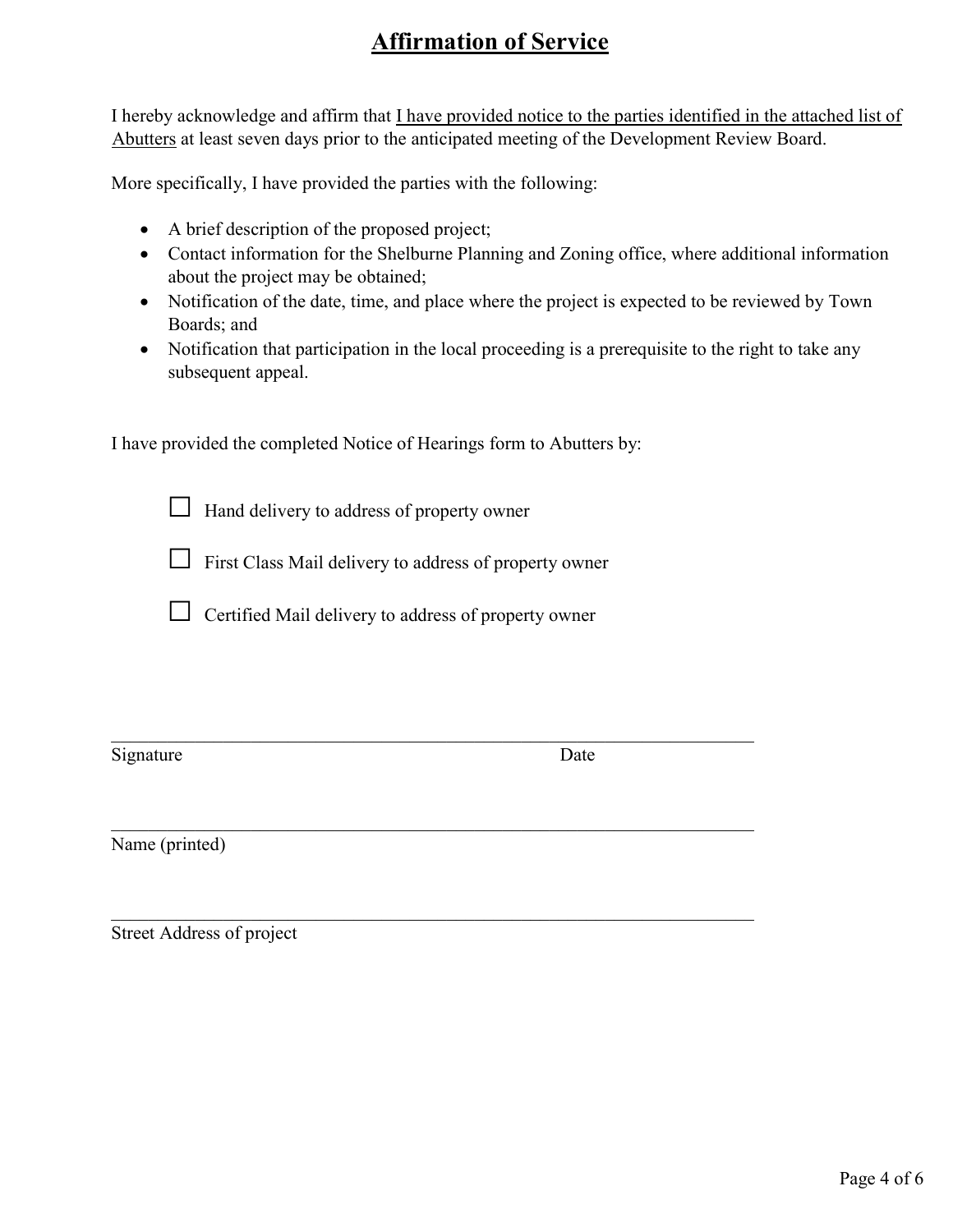### Notice of Hearings

Project Address: The Property Owner:

#### Brief Project Description:

#### Where Additional Information About Proposal May be Obtained:

Additional Information about the project may be obtained by contacting the Shelburne Planning and Zoning Department.

The Department is located in the Municipal Building located at 5420 Shelburne Road, Shelburne, Vermont.

The phone number for the Department is 802-985-5118.

Email inquiries may be directed to dpierce $@$ shelburnevt.org.

#### Date, time, and place where the project is expected to be reviewed by Town Boards:

The Historic Preservation and Design Review Commission (HP&DRC) is expected to discuss the project at or about  $8:30 \text{ AM}$  on  $(\text{day})$   $(\text{month})$   $(\text{date})$ 

The Development Review Board is expected to discuss the project at or about 7:00 PM on  $(\text{day})$   $(\text{month})$   $(\text{date})$ .

Both Boards meet at the Municipal Building located at 5420 Shelburne Road, Shelburne.

Note: in some cases the DRB hearing may be delayed while application is reviewed by the HP&DRC.

#### Appeal rights:

As specified in statute, participation in the local Development Review Board proceeding is a prerequisite to the right to take any subsequent appeal.